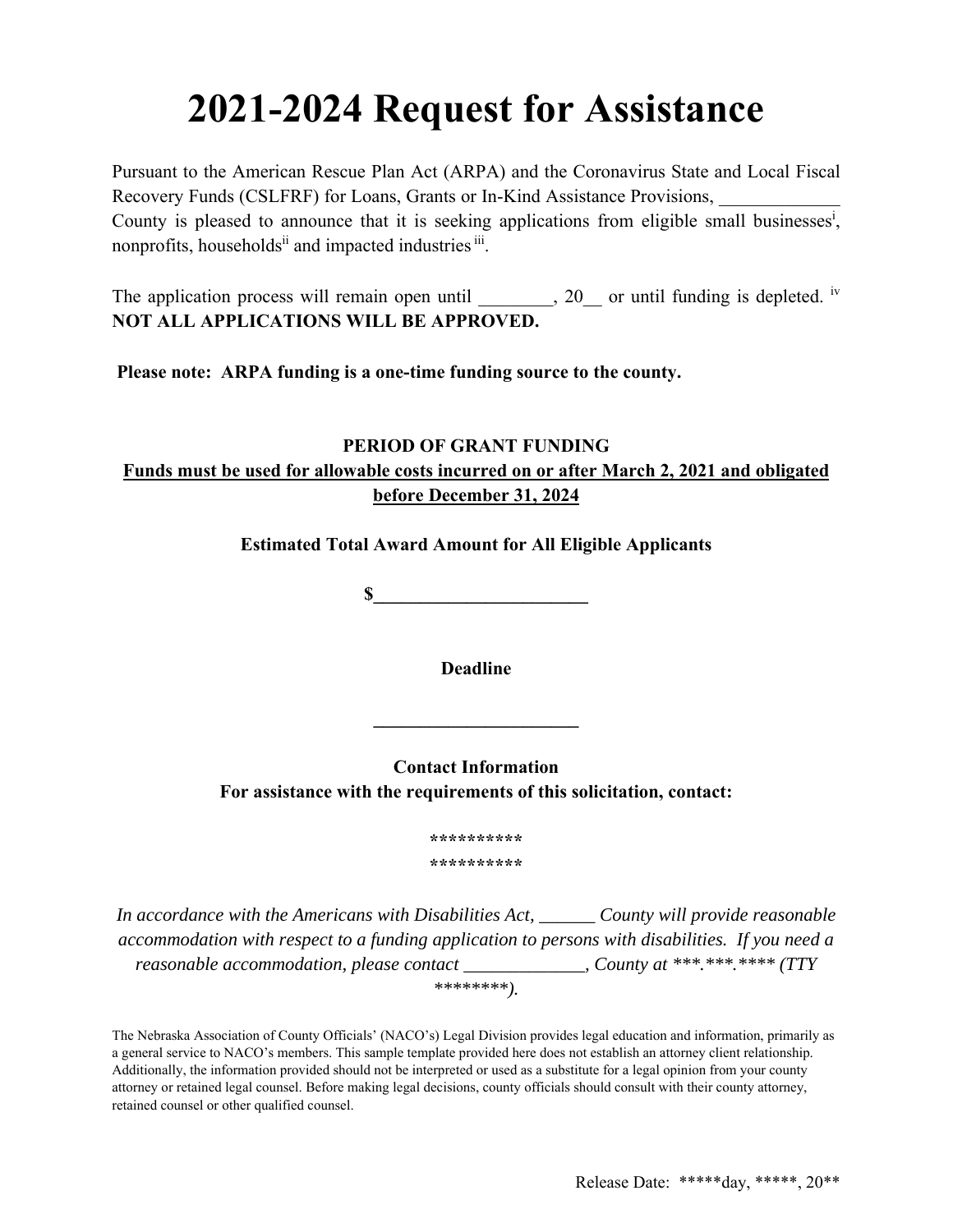## **Sample Format for Applications to for Coronavirus State and**  Local Fiscal Recovery Funds (CSLFRF) for Loans, Grants or In-Kind Assistance<sup>v</sup>

| <b>REQUESTOR INFORMATION</b>                                                 |             |
|------------------------------------------------------------------------------|-------------|
| <b>Name of small businesses</b> $v_1$ , nonprofits,                          |             |
| households <sup>vii</sup> or impacted industries:                            |             |
| <b>DUNS Number:</b>                                                          |             |
| <b>SAM Registration Number:</b>                                              |             |
| <b>ARPA Funds your organization is receiving</b>                             | $\mathbf S$ |
| directly from the federal government:                                        |             |
| <b>Requestor Name:</b>                                                       |             |
| <b>Requestor Title:</b>                                                      |             |
| <b>Requestor Address:</b>                                                    |             |
| <b>Requestor Email Address:</b>                                              |             |
| <b>Requestor Phone Number:</b>                                               |             |
| <b>Federal Grants Experience (attach additional information, if needed):</b> |             |
|                                                                              |             |
|                                                                              |             |
|                                                                              |             |
|                                                                              |             |
|                                                                              |             |
|                                                                              |             |
|                                                                              |             |
|                                                                              |             |
| <b>SMALL BUSINESS AND NONPROFIT SUPPORT (Identify type of Entity)</b>        |             |
| <b>Small Business</b> viii                                                   |             |
| Nonprofit                                                                    |             |

**\_\_\_\_\_\_Householdix** 

**11** Impacted Industry<sup>x</sup>

**TYPE OF ASSISTANCExi (Identify Type of Assistance Requested and amount)** 

| Loan                               |                                              |
|------------------------------------|----------------------------------------------|
| Grant                              |                                              |
| <b>In-kind Assistance</b>          |                                              |
| <b>Technical Assistance</b>        |                                              |
|                                    | Other Services (describe)<br><u>Describe</u> |
| Requested Timeframe for Assistance |                                              |

| <b>Requested Timeframe for Assistance:</b> |  |
|--------------------------------------------|--|
| <i>(to be filled out by County)</i>        |  |
| <b>Amount Approved in Full:</b>            |  |
| <b>Partial Amount Approved:</b>            |  |
| Denied:                                    |  |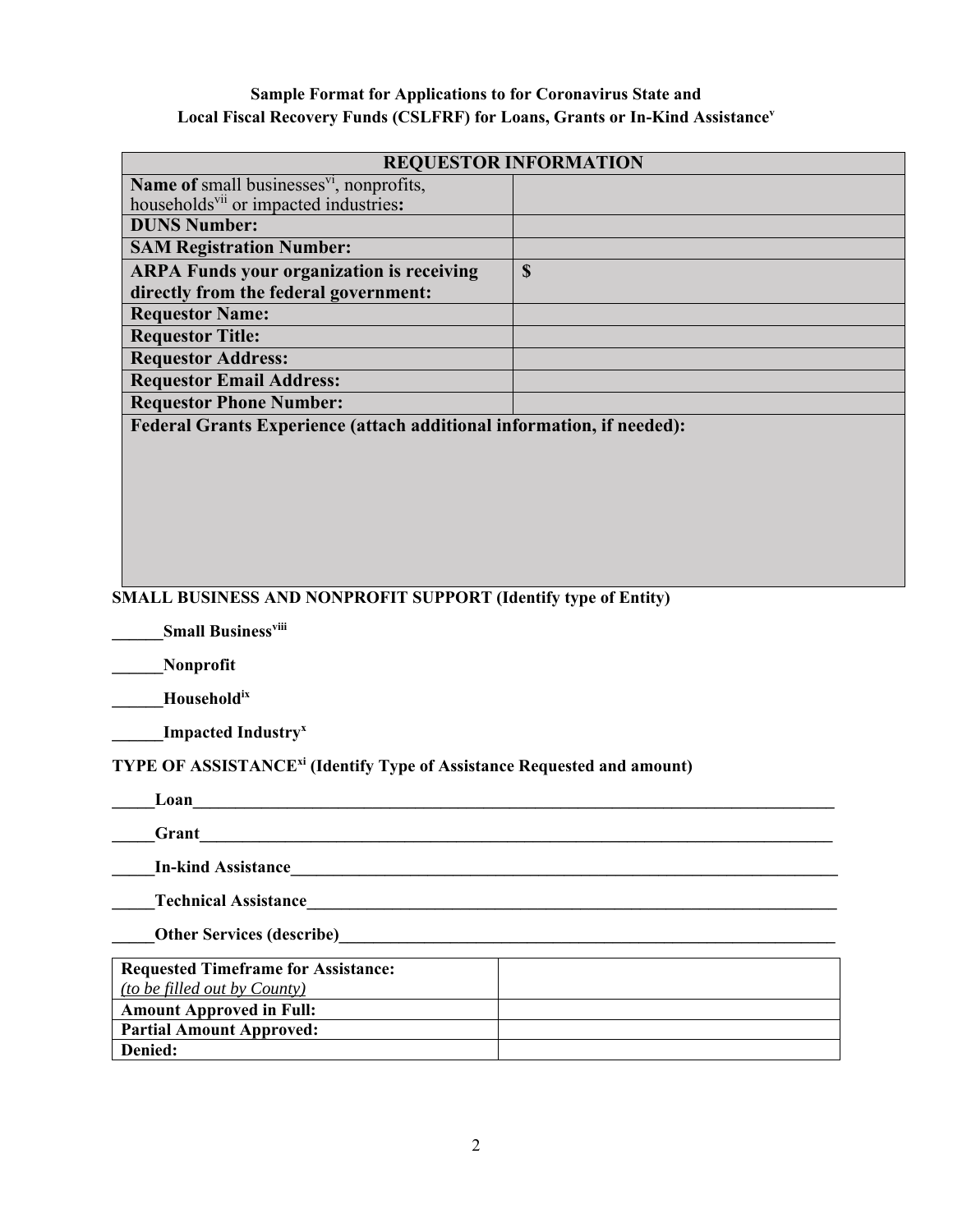### **REQUESTED BUDGET SUMMARY**

| <b>Category</b>                             | <b>Requested Amount</b> |
|---------------------------------------------|-------------------------|
| Loan, Grant, In-kind Assistance, Technical  |                         |
| <b>Assistance, Other Services</b>           |                         |
| Personnel (total amount of breakdown within |                         |
| chart below)                                |                         |
| <b>Travel</b>                               |                         |
| <b>Operating Expenses</b>                   |                         |
| Other                                       |                         |
| <b>TOTAL AMOUNT REQUESTED</b>               |                         |

#### **Breakdown and description of Personnel Costs Requested:**

|              | Amount | <b>Description</b> |
|--------------|--------|--------------------|
| <b>Wages</b> |        |                    |
| <b>FICA</b>  |        |                    |
| Other        |        |                    |

#### **Budget Breakdown and Description**

|                                     | Amount | <b>Description</b> |
|-------------------------------------|--------|--------------------|
| <b>Travel</b>                       |        |                    |
| <b>Operating Expenses</b>           |        |                    |
| Administrative costs <sup>xii</sup> |        |                    |
| Other                               |        |                    |

**Identify basis of need or negative impact of the COVID-19 public health emergency to your**  organization:

Describe negative economic impact<sup>xiii</sup> of the COVID-19 public health emergency for type of assistance requested within application:

**Describe whether and how the requested use would respond to the COVID-19 public health emergency:\_\_\_\_\_\_\_\_\_\_\_\_\_\_\_\_\_\_\_\_\_\_\_\_\_\_\_\_\_\_\_\_\_\_\_\_\_\_\_\_\_\_\_\_\_\_\_\_\_\_\_\_\_\_\_\_\_\_\_\_\_\_\_\_\_\_\_\_\_\_\_\_\_\_\_** 

**Identify how the program, service or other intervention addresses the identified need or impact:\_\_\_\_\_\_\_\_\_\_\_\_\_\_\_\_\_\_\_\_\_\_\_\_\_\_\_\_\_\_\_\_\_\_\_\_\_\_\_\_\_\_\_\_\_\_\_\_\_\_\_\_\_\_\_\_\_\_\_\_\_\_\_\_\_\_\_\_\_\_\_\_\_\_\_\_\_\_** 

[For the 3 following questions see page 11 of the supplementary comments of 31 CFR 35 for information]

- 1. **Connection between the negative economic harm and the COVID-19 public health emergency:**
- **2. Nature and extent of the negative economic harm of the COVID-19 public health emergency:**
- **3. How the use of the funding would address the identified negative economic harm:\_\_\_\_\_\_\_\_\_\_\_\_\_\_\_\_\_\_\_\_\_\_\_\_\_\_\_\_\_\_\_\_\_\_\_\_\_\_\_\_\_\_\_\_\_\_\_\_\_\_\_\_\_\_\_\_\_\_\_\_\_\_\_\_\_\_**

**\_\_\_\_\_\_\_\_\_\_\_\_\_\_\_\_\_\_\_\_\_\_\_\_\_\_\_\_\_\_\_\_\_\_\_\_\_\_\_\_\_\_\_\_\_\_\_\_\_\_\_\_\_\_\_\_\_\_\_\_\_\_\_\_\_\_\_\_\_\_\_\_**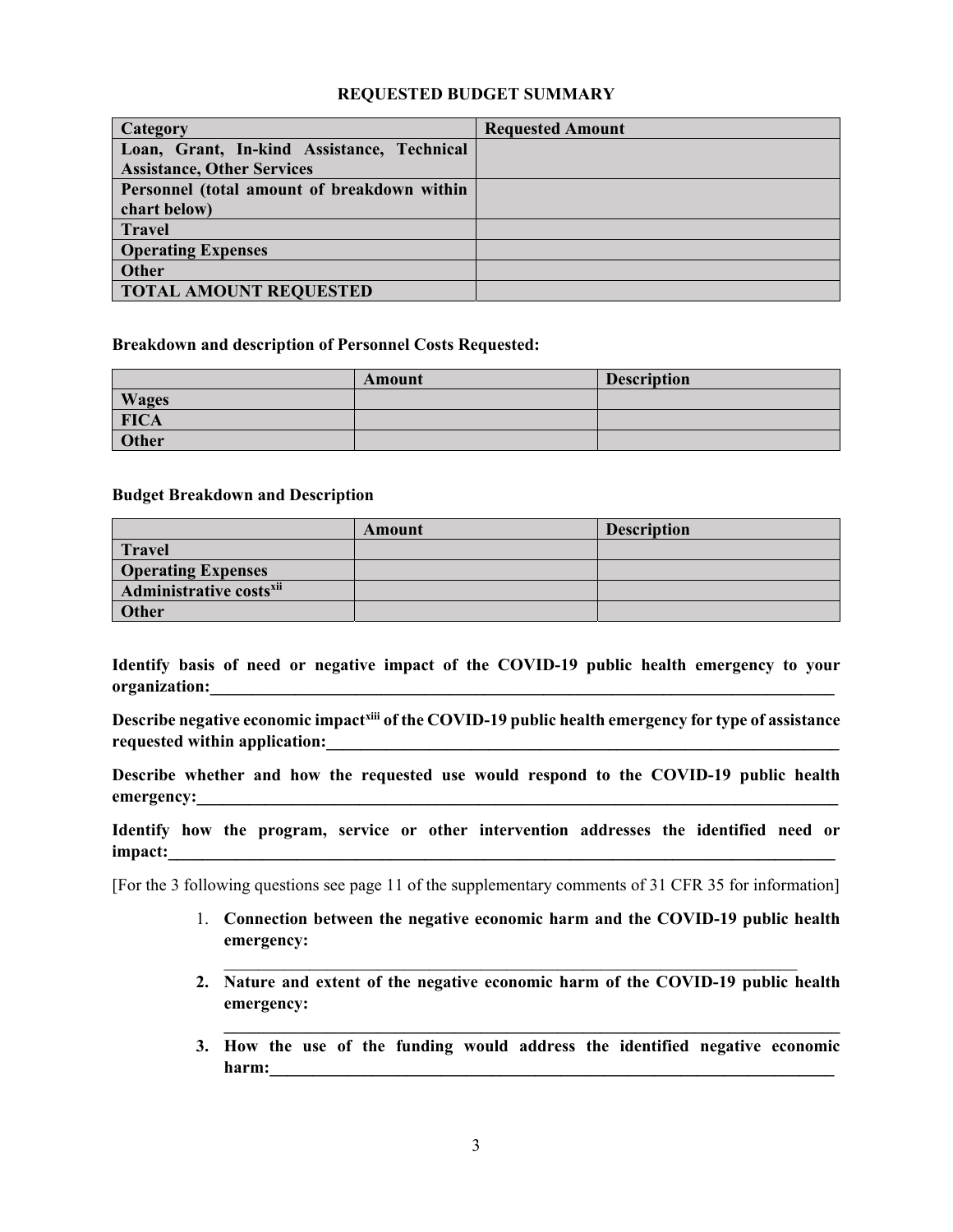Is this request for assistance provided to a disproportionately impacted populations<sup>xiv</sup> (low income or **Native American) or community?** 

**\_\_\_\_\_\_ Yes** 

**\_\_\_\_\_\_ No** 

**If yes, does this request for services:** 

**\_\_\_\_ Address health disparities and the social determinants of health?** 

**\_\_\_\_\_Build stronger neighborhoods and communities?** 

**\_\_\_\_\_Address educational disparities exacerbated by COVID-19?** 

**\_\_\_\_\_Promote healthy childhood environments?** 

**Please describe how the services provide such services to a disproportionately impacted population.** 

**\_\_\_\_\_\_\_\_\_\_\_\_\_\_\_\_\_\_\_\_\_\_\_\_\_\_\_\_\_\_\_\_\_\_\_\_\_\_\_\_\_\_\_\_\_\_\_\_\_\_\_\_\_\_\_\_\_\_\_\_\_\_\_\_\_\_\_\_\_\_\_\_\_\_\_\_\_\_ \_\_\_\_\_\_\_\_\_\_\_\_\_\_\_\_\_\_\_\_\_\_\_\_\_\_\_\_\_\_\_\_\_\_\_\_\_\_\_\_\_\_\_\_\_\_\_\_\_\_\_\_\_\_\_\_\_\_\_\_\_\_\_\_\_\_\_\_\_\_\_\_\_\_\_\_\_\_**

| Own Funds Invested in this project and the<br>source of those funds:                                                                                                                                                                    |  |
|-----------------------------------------------------------------------------------------------------------------------------------------------------------------------------------------------------------------------------------------|--|
| <b>Additional Funds to be Invested (or being</b><br>Sought to be Invested) in this project and the<br>source of those funds, including ARPA<br>funding from other counties, the State,<br>municipalities, etc. If yes, please describe: |  |
| Period that the Funds will Cover and be Spent<br>(from and to) Date which you expect to begin                                                                                                                                           |  |
| expending funds and complete expending                                                                                                                                                                                                  |  |
| funds:                                                                                                                                                                                                                                  |  |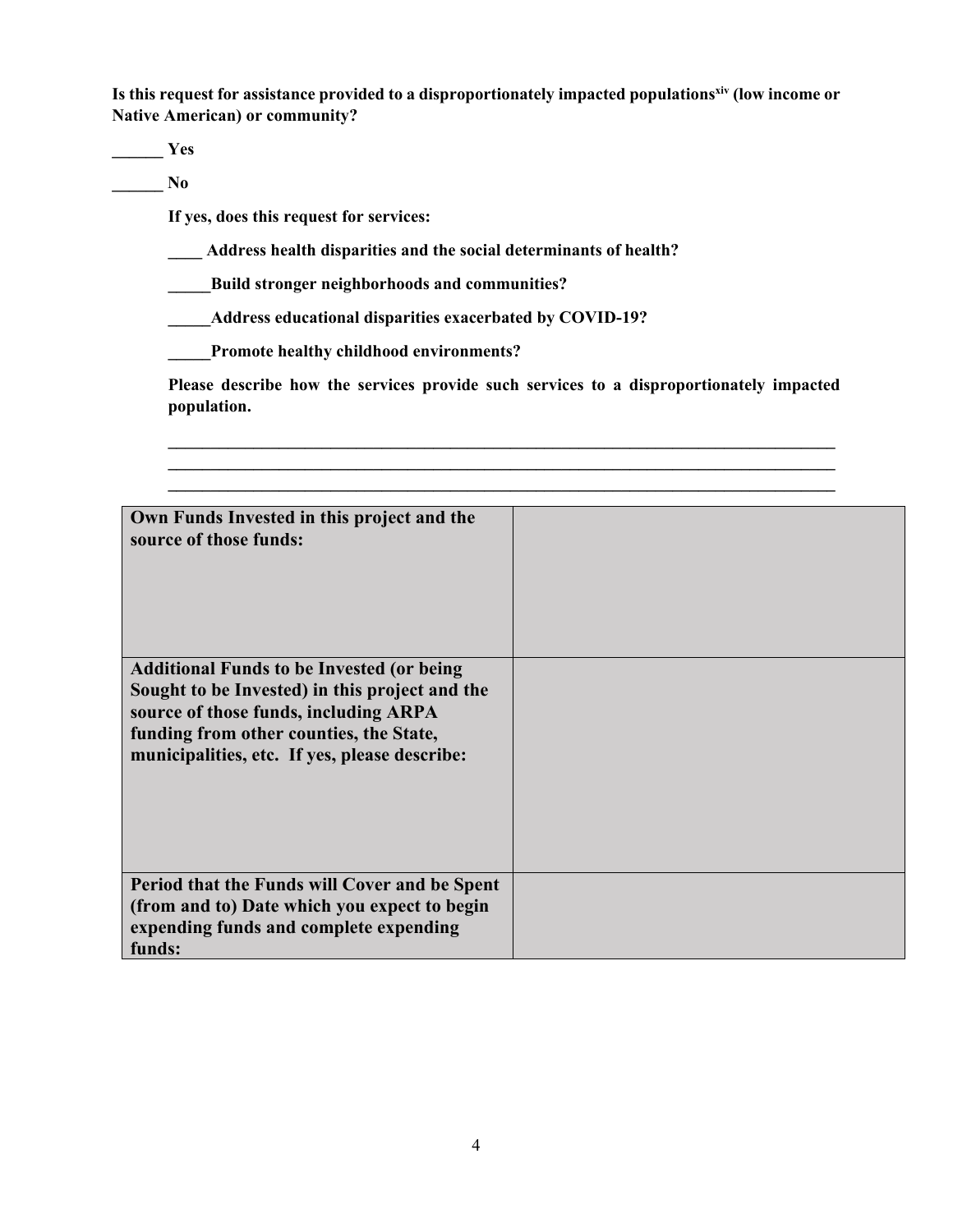**Cite the specific language in the American Rescue Plan Act that supports your request for funds, list the supporting expenditure category, and why you feel that your request fits ARPA requirements:** 

**Explain in detail the purpose of the funds, how they will be expended, who will benefit, what geographic area (State, county(ies), municipality(ies), etc. will be covered, what impact the funds are intended to have, and how you will evaluate and measure success.** 

**Please attach the following supporting documents, if applicable and available:** 

- **Mission, Vision and Strategic Plan,**
- **Proof of financial stability e.g. last audit, and**
- **Annual budget document.**

 **\_\_\_\_\_\_\_\_\_\_\_\_\_\_\_\_** 

 **\_\_\_\_\_\_\_\_\_\_\_\_\_\_\_\_** 

 **\_\_\_\_\_\_\_\_\_\_\_\_\_\_\_\_\_** 

**NOTE: Applicants awarded funds will be required to submit quarterly reports of expenses on the 15th day of the month following the quarter (April, July, Oct, January) to:**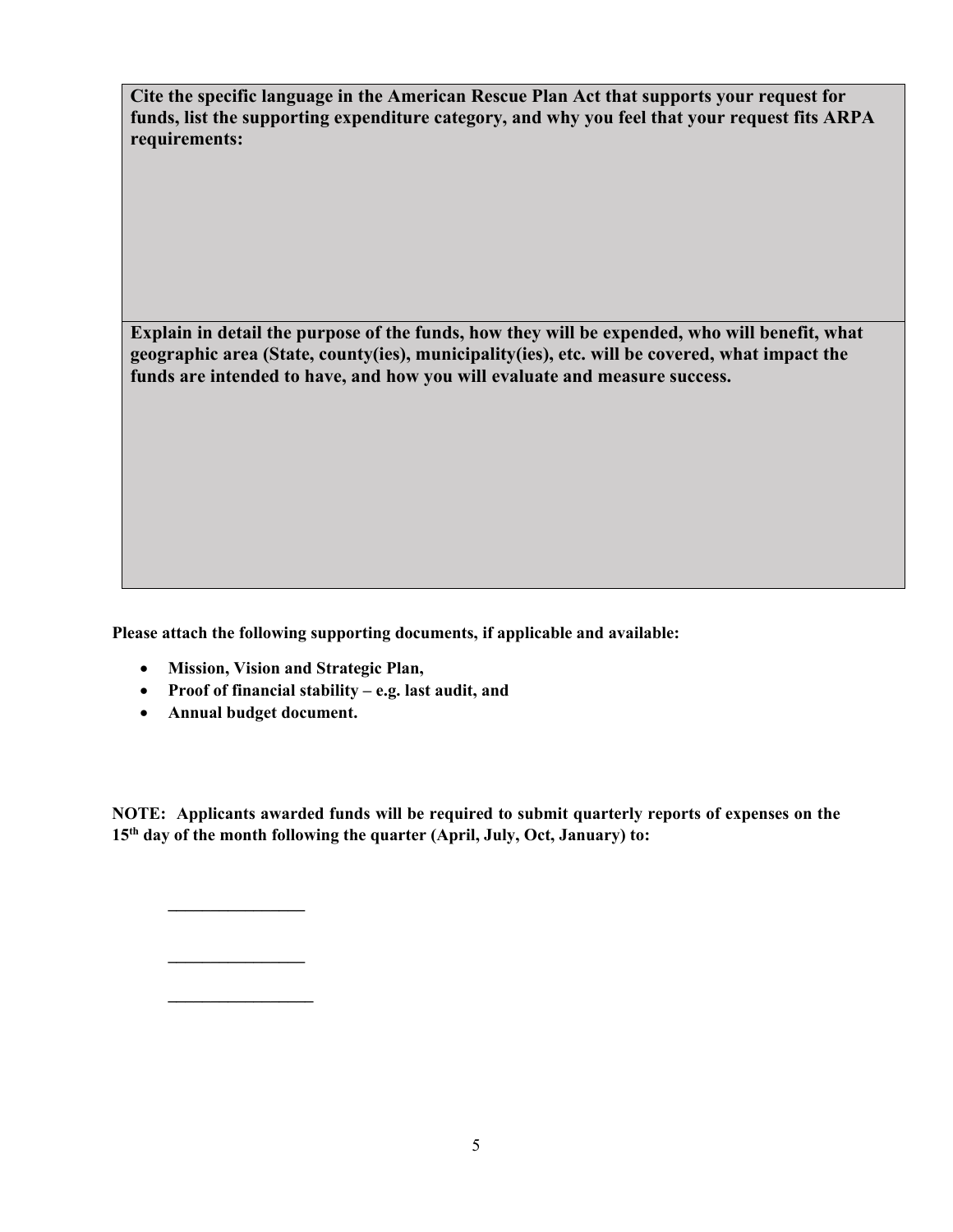| Do you have any additional information to add? |                                                                                                |
|------------------------------------------------|------------------------------------------------------------------------------------------------|
|                                                |                                                                                                |
|                                                |                                                                                                |
|                                                |                                                                                                |
|                                                |                                                                                                |
|                                                |                                                                                                |
|                                                |                                                                                                |
|                                                |                                                                                                |
|                                                |                                                                                                |
|                                                |                                                                                                |
|                                                |                                                                                                |
| <b>Signature of Authorized Representative:</b> | I certify that the information in this Grant<br>Application is true and correct to the best of |
|                                                | my knowledge:                                                                                  |
|                                                |                                                                                                |
|                                                | Signed:                                                                                        |
|                                                |                                                                                                |
|                                                | Date:                                                                                          |

Please submit your application in one of these three ways -

- **1)** Email it to \_\_\_\_\_\_\_\_\_\_\_\_\_\_ County Clerk, request confirmation of receipt. (if you do not receive a confirmation call 402/308 .xxx.xxxx).
- 2) Mail in the US Mail to \_\_\_\_\_\_\_\_\_\_\_, \_\_\_\_\_\_\_\_\_\_\_\_\_\_\_\_\_\_\_\_\_\_County Clerk, \*\*\*\*\*, NE 6\*\*\*\*
- 3) Drop it off to the County Clerk.

<sup>&</sup>lt;sup>i</sup> Types of services eligible for small businesses and non-profits as a response to the negative economic impacts of the pandemic may include, but are not limited to: (1) loans or grants to mitigate financial hardship such as declines in revenues or impacts of periods of business closure, for example by supporting payroll and benefits costs, costs to retain employees, mortgage, rent, or utilities costs, and other operating costs; (2) Loans, grants, or in-kind assistance to implement COVID-19 prevention or mitigation tactics, such as physical plant changes to enable social distancing, enhanced cleaning efforts, barriers or partitions, or COVID-19 vaccination, testing, or contact tracing programs; and (3) Technical assistance, counseling, or other services to assist with business planning needs.

ii Types of services eligible for households may include cash assistance programs food assistance; rent, mortgage, or utility assistance; counseling and legal aid to prevent eviction or homelessness; emergency assistance for burials, home repairs, weatherization, or other needs; internet access or digital literacy assistance; or job training to address negative economic or public health impacts experienced due to a worker's occupation or level of training.

iii Limited to aid to tourism, travel, hospitality, and other impacted industries.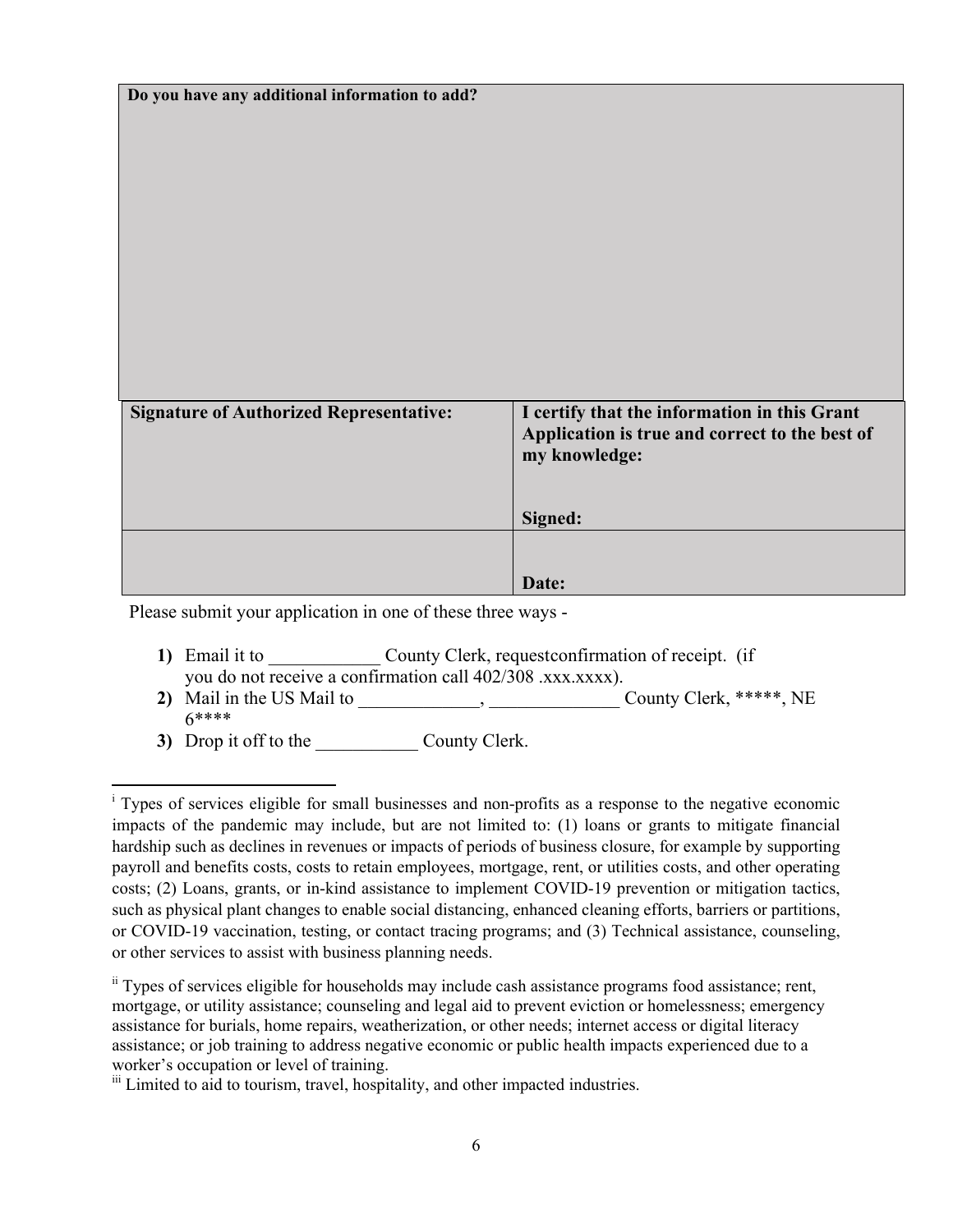iv All funds must be expended between March 2, 2021 and by December 31, 2026. Interim Rule 31 CFR Part 35, §35.5(c).

<sup>v</sup> This sample format document is drafted in conformity with the provisions of the American Response and Prevention Act (ARPA) Sec. 604 (c)(1)(A), Sec. 603 (c)(1)(B), and U.S. Department of Treasury Interim Rule 31 CFR Part 35,  $§35.6(b)(6) - §35.6(b)(9)$ .

<sup>vi</sup> Types of services eligible for small businesses and non-profits as a response to the negative economic impacts of the pandemic may include, but are not limited to: (1) loans or grants to mitigate financial hardship such as declines in revenues or impacts of periods of business closure, for example by supporting payroll and benefits costs, costs to retain employees, mortgage, rent, or utilities costs, and other operating costs; (2) Loans, grants, or in-kind assistance to implement COVID-19 prevention or mitigation tactics, such as physical plant changes to enable social distancing, enhanced cleaning efforts, barriers or partitions, or COVID-19 vaccination, testing, or contact tracing programs; and (3) Technical assistance, counseling, or other services to assist with business planning needs.

<sup>vii</sup> Types of services eligible for households may include cash assistance programs food assistance; rent, mortgage, or utility assistance; counseling and legal aid to prevent eviction or homelessness; emergency assistance for burials, home repairs, weatherization, or other needs; internet access or digital literacy assistance; or job training to address negative economic or public health impacts experienced due to a worker's occupation or level of training.

<sup>viii</sup> Types of services eligible for small businesses and non-profits as a response to the negative economic impacts of the pandemic may include, but are not limited to: (1) loans or grants to mitigate financial hardship such as declines in revenues or impacts of periods of business closure, for example by supporting payroll and benefits costs, costs to retain employees, mortgage, rent, or utilities costs, and other operating costs; (2) Loans, grants, or in-kind assistance to implement COVID-19 prevention or mitigation tactics, such as physical plant changes to enable social distancing, enhanced cleaning efforts, barriers or partitions, or COVID-19 vaccination, testing, or contact tracing programs; and (3) Technical assistance, counseling, or other services to assist with business planning needs.

 $\frac{1}{x}$  Types of services eligible for households may include cash assistance programs food assistance; rent, mortgage, or utility assistance; counseling and legal aid to prevent eviction or homelessness; emergency assistance for burials, home repairs, weatherization, or other needs; internet access or digital literacy assistance; or job training to address negative economic or public health impacts experienced due to a worker's occupation or level of training.

x Limited to aid to tourism, travel, hospitality, and other impacted industries.

<sup>xi</sup> Assistance eligibility for entities is limited to those that respond to the negative economic impacts of the COVID-19 health emergency.

 $\frac{x_{ii}}{x_{ii}}$  Must be associated with the recipient's COVID-19 public health emergency assistance programs, including services responding to the COVID-19 public health emergency assistance programs, including services responding to the COVID-19 public health emergency or its negative economic impacts, that are not federally funded. Interim Rule 31 CFR §35.6(b)(10).

<sup>xiii</sup> "[E]ligible uses under this category must be in response to the disease itself or the harmful consequences of the economic disruptions resulting from or exacerbated by the COVID-19 public health emergency." 31 CFR Part 35 Supplementary Information regarding "eligible uses". "Funds made available to respond to the public health emergency and its negative economic impacts are intended to help meet pandemic response needs and provide immediate stabilization for households and businesses." U.S. Dept. of Treasury Interim Rule FAQ 4.1.

health and social services, (ii) address housing insecurity, lack of affordable housing, or homelessness, xiv A program, service, or other assistance that is provided in a Qualified Census Tract, that is provided to households and populations living in a Qualified Census Tract, that is provided by a Tribal government, or that is provided to other households, businesses, or populations disproportionately impacted by the COVID-19 public health emergency. Examples include: programs or services that (i) facilitate access to